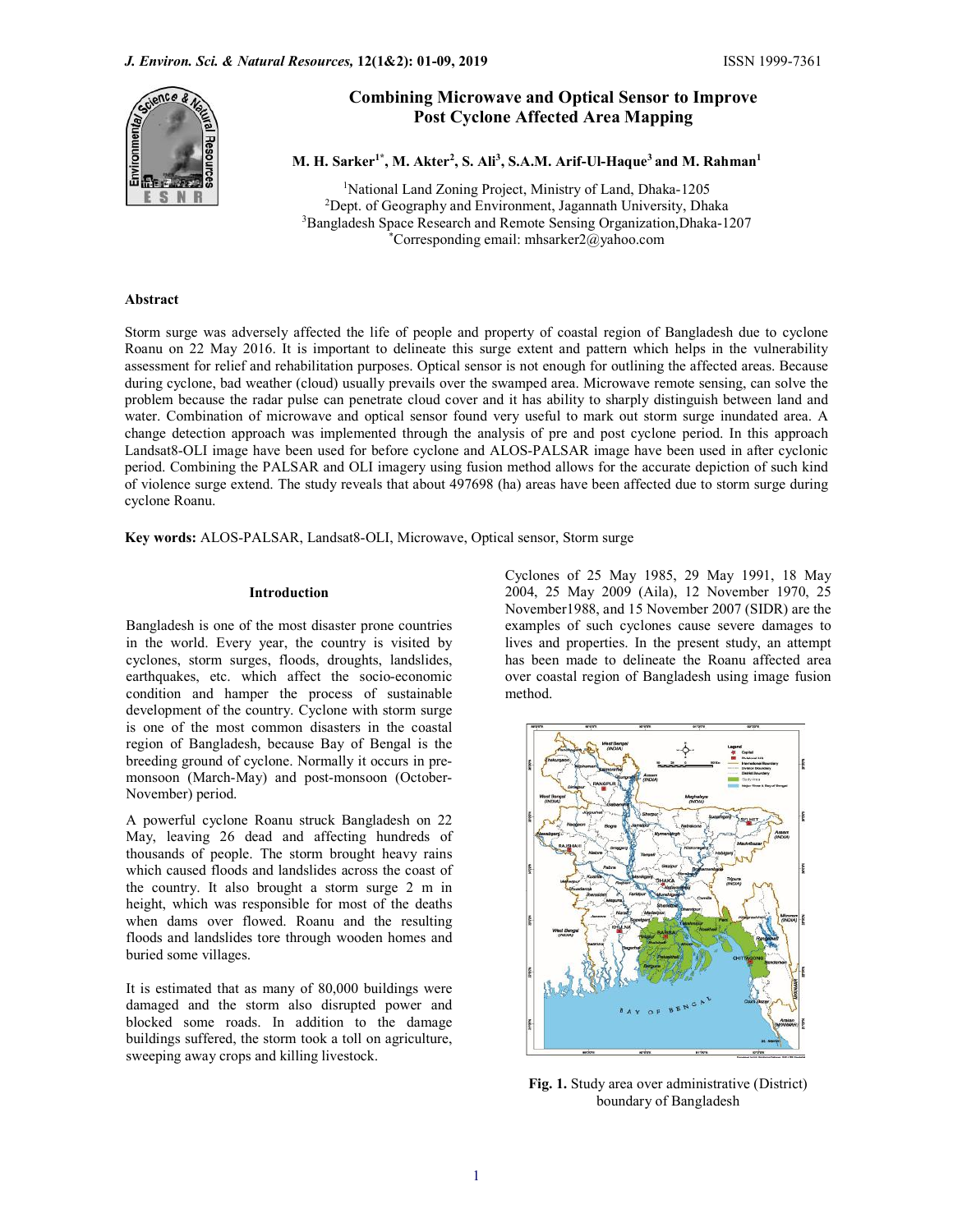#### Materials and Methods

## Study area

Study area covering the coastal district of Barguna, Pirojpur, Jhalkati, Patuakhali, Barisal, Bhola, Lakhmipur, Noakhali, Feni and part of Chittagong district.

Figure 1 shows the study area over district map of Bangladesh. Major rivers of Bangladesh as well as Bay of Bengal are also shown in the map. Figure 2 shows the track of cyclone that was hit the middle of Bangladesh coast.



Fig. 2.Track of cyclone Roanu hit coastal district of Bangladesh on 22 May, 2016

#### Data generation

Mapping of inundated areas are involved data collection, pre-processing of data, thematic layer extraction, data analysis, field validation and finally produce output of study map. Figure 3 shows the flow chart of research study.

## Data collection

Outlining the storm influenced area requires pre-



Fig. 3. Flow chart of data generation

(before) and post (after) cyclone data. ALOS-PALSAR data on 25 May 2016 (after cyclone) collected from JAXA (duel-polarization vv and hh) and Landsat8-OLI images of 16 February 2016(before cyclone) and 23 March 2016 (after cyclone) were used in this study.

Four Landsat frames required for covering the affected area. Landsat8 data have been downloaded from glovis archive of USGS (http://glovis.usgs.gov). All the captured data are converted to IMG format. Figure 4shows the partial image frames (136/44, 136/45, 137/44 & 137/45) of landsat8 under study area.

## Application of optical remote sensing

In the initial stages of earth resource satellite remote sensing the data available was from Landsat Multi Spectral Scanner (MSS) with 80 m resolution. MSS data were used to deal with the flood affected areas in Iowa (Hallberg et al., 1973), and Mississippi River basin (Deutsch et al., 1973; Deutsch et al., 1974; McGinnis et al., 1975).

MSS band 7 ( $0.8-1.1\mu$ m) has been found particularly suitable for distinguishing water or moist soil from dry surface due to strong absorption of water in the near infrared range of the spectrum (Smith, 1997).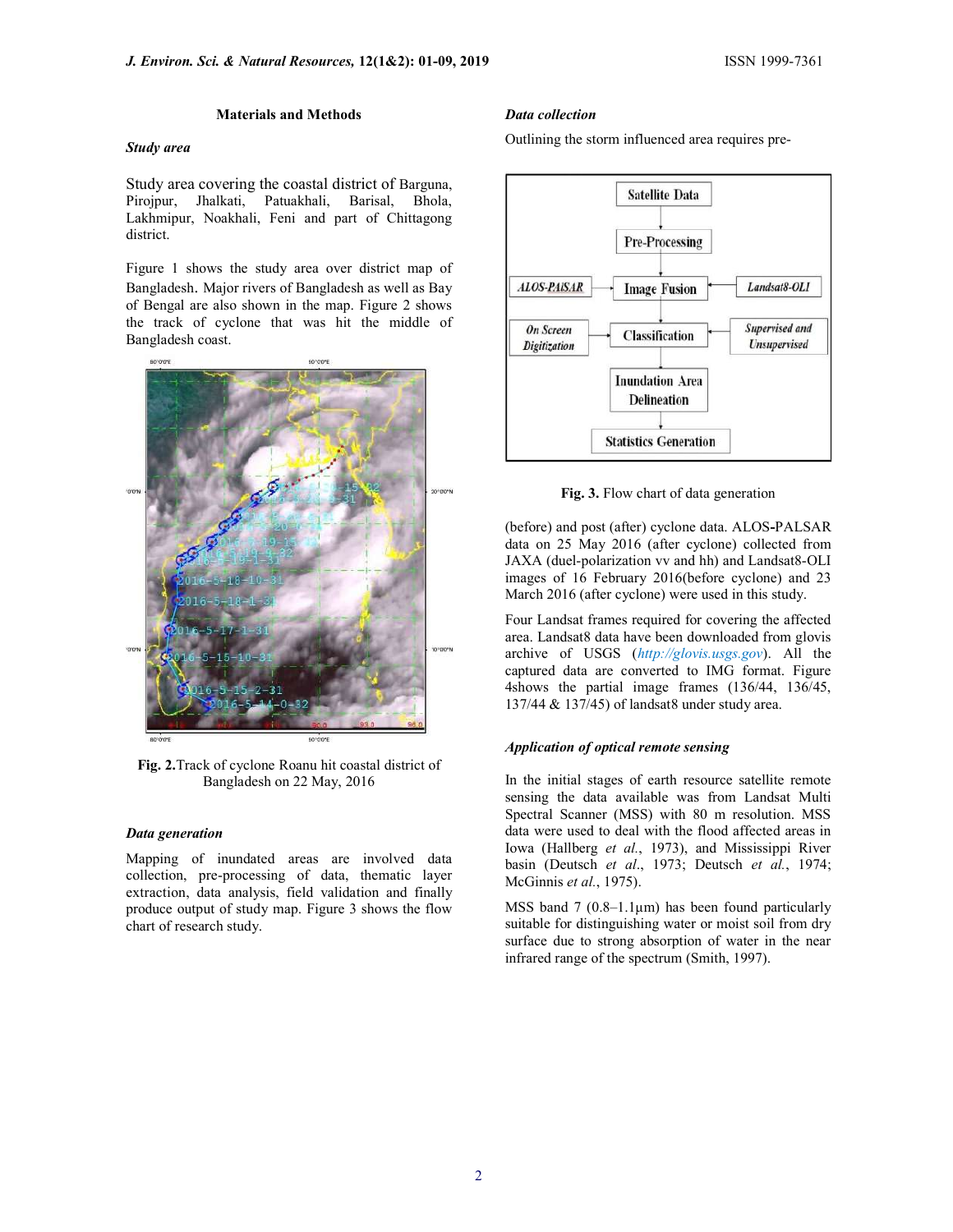

Fig. 4. Partial image frames (136/44, 136/45, 137/44 &137/45) of Landsat8-OLI under study

From the early 1985, Landsat Thematic Mapper (TM) imageries with 30 m resolution became the prime source of data for monitoring floods and delineating the boundary of inundation. Special attention was given to dealing with monsoon flooding in the developing countries like West Africa (Berg and Gregiore, 1983) and India (Bhavsar, 1983).

Land sat TM band 4 proves to be very useful in discriminating water from the dry land surface because it is a near equivalent of MSS band 7. During later stages Système Pourl' Observation de la Terre (SPOT) multi spectral imageries, were also used for flood delineation with the similar assumption that water has very low reflectance in the near infrared portion of the spectra.

But both Landsat MSS/TM and SPOT has some limitation due to temporal resolution (revisit time) 16 & 26 days respectively and has no ability to penetrate cloud cover. Apart from these medium resolution imageries (daily), coarse resolution imageries like Advanced Very High Resolution Radiometer (AVHRR) data have been also found useful for floods of a regional dimension (Wiesnet et al., 1994; Huh et al., 1985a–c; Ali and Quadir, 1987; Islam and Sadu, 2000a–c, 2001, 2002).

From 1999 and 2000 Terra/Aqua-MODIS (Moderate Resolution Imagine Spectrometer) found very effective to identify the flood induced area due to high-frequent observation (twice a day).Devastating floods 2004 and 2007 in Bangladesh have been studied using timeseries MODIS surface reflectance data.

#### Application of microwave remote sensing

The existence of cloud cover appears as the single most important impediment to capture the progress of floods in bad weather condition (Rashid and Pramanik, 1993). The development of microwave remote sensing, particularly radar imageries, solve the problem because the radar pulse can penetrate cloud cover.

Currently the most common approach to flood/surge management is to use synthetic aperture radar (SAR) imagery and optical remote sensing imagery simultaneously in one project (Honda et al., 1997; Liu et al., 1999; Chen et al., 1999). Apart from its allweather capability the most important advantage of using SAR imagery lies in its ability to sharply distinguish between land and water. Change detection can be used as a powerful tool to detect flooded area in SAR imagery. It is generally performed by acquiring two imageries taken before and after the flood. Coherence and amplitude change detection techniques are widely applied in SAR domain. In the amplitude approach, areas are estimated as flooded where the radar back scatter is observed to be in considerable decline from before flood to after flood imagery. In the coherence approach areas are generally identified as flooded where the coherence or correlation of radar backscatters from before and after flood imagery are very low (Nico *et al.*, 2000).

Multi-date SAR scenes for the same area can be projected to red, green and blue channels to create a color composite. Long et al. (2001) used three ERS SAR scenes to produce this kind of composite image. The composite image effectively depicts progress of a flood during a specific time period.

This methodology is simple to execute and provides an opportunity to readily identify the area that remains water logged for a maximum period of time. The existing studies pointed out some common problems encountered in accurately extracting the storm surge affected area from SAR imageries. A major problem is associated with the relation between radar wave length and roughness of the terrain and water body.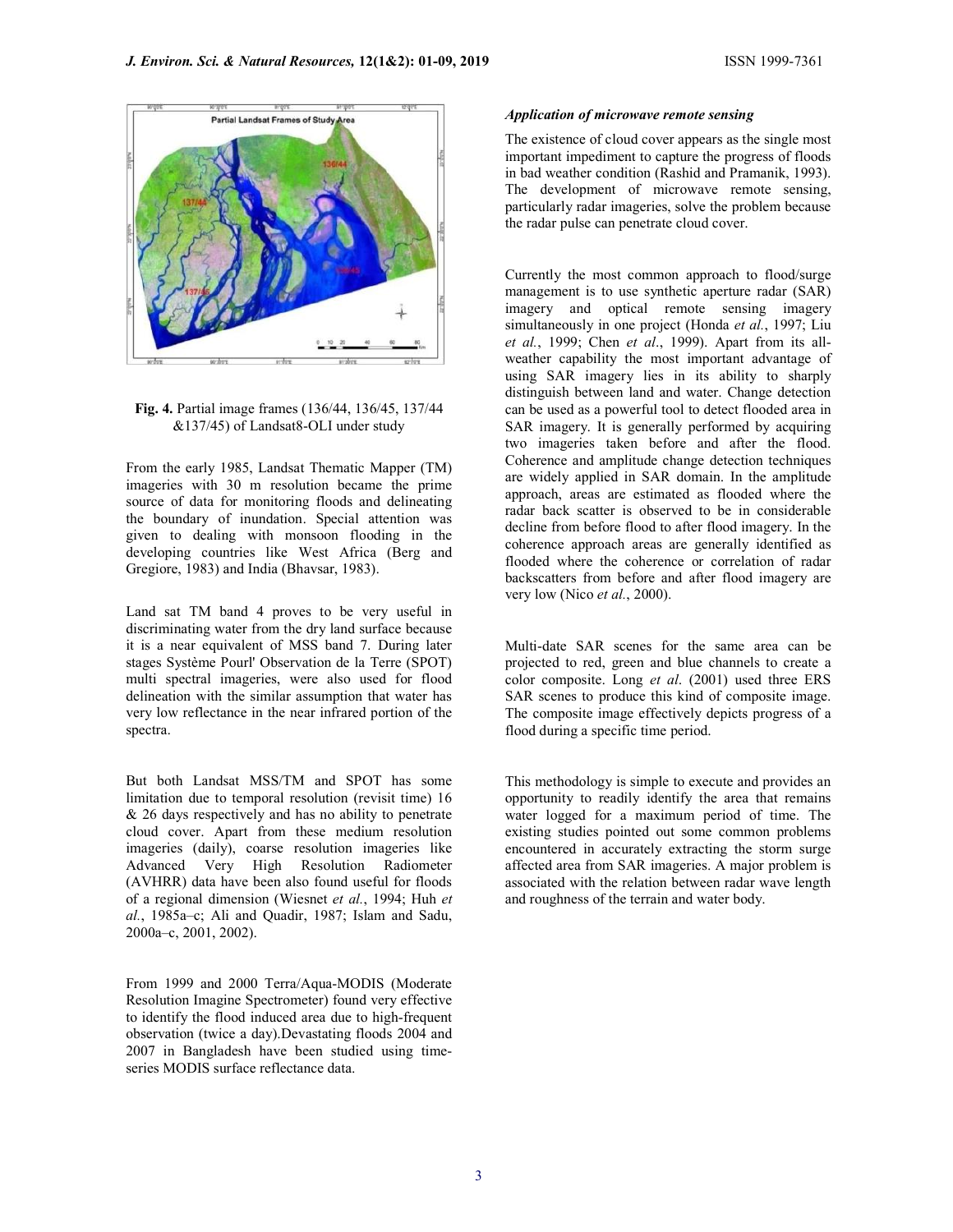Normally pure and calm water acts as a specular reflector to the radar signals. Thus the radar antennae receive no backscatter and the water appears in dark tone in the SAR imageries. Rough water surface appears in brighter tone in the SAR imageries than the calm water (Yang et al., 1999).

During or after cyclone, bad and windy condition usually prevails over the devastated area. Wind induced ripples in the water surface frequently creates problems for the interpreter to determine the threshold value to demarcate the submerged area.

# Data pre-processing

Data Pre-processing are involved atmospheric correction, geo-referencing & resampling, sub-setting, etc. Atmospheric correction of Landsat8-OLI has been done using dark screening method (Sarker and Rahman, 2007). Geo-referencing was done by existing geo-referenced image collected from SPARRSO archive. In geo-referencing/re-sampling method Bangladesh Transverse Mercator (BTM) projection system was used.

## Image fusion approach

Table1. Statistics of storm surge affected areas

| <b>Classification</b>         | <b>Unsupervised</b><br>(ha) | Supervised<br>(ha) | <b>Field Information</b><br>(ha) | <b>Remarks</b>                                       |
|-------------------------------|-----------------------------|--------------------|----------------------------------|------------------------------------------------------|
| Common Water                  | 769535                      | 768227             | Not required                     | Supervised<br>classification<br>found best<br>result |
| Storm Surge<br>Affected Areas | 496576                      | 497698             | 497450                           |                                                      |
| Common Land                   | 1532150                     | 1532336            | Not required                     |                                                      |
| Total Area                    | 2798261                     | 2798261            |                                  |                                                      |

SPARRSO has a facility to receive real time data from FY-2D for monitoring cyclone as an hourly basis. It has also Terra/Aqua-MODIS ground station for receiving real time data twice a day and available facilities for downloading of Landsat8-OLI data before and after cyclone.

Both MODIS and OLI data are not so enough for defining such kind of inundated areas due to optical sensor (already described).The ALOS-PALSAR data collected after cyclone period (25 May 2016) is not so enough to outline storm surge damaged area due to duel polarizations vv & hh. Synthesizing the PALSAR and OLI imagery using fusions methods at ERDAS imagine environment allows for the accurate depiction of storm surge/flood extend. Principal component method and cubic convolution resampling technique have been applied for merging ALOS-PALSAR and Landsat8-OLI images.

#### Data generation

The fusion image have been used which helps identification of storm influenced areas, common (river) water and land. The RGB false color composite has been prepared for visualizing the land features. Then the multi-spectral classification using unsupervised (ISODATA) and supervised classification (parallelepiped and maximum likelihood techniques) were done and results have been compared. Based on the field investigation and secondary data, it is found from the Table-1 that the supervised classification using maximum likelihood provides best results for setting down the submerged areas.

# Field survey data

During field survey information aimed at accuracy assessment was collected. This was collected at fieldto-field basis and is also known as wall-to-wall ground truth. A cadastral map of the study area have been used for the collection of field-wise information on water extend. The areas from where data has been collected, need to be located accurately on satellite images hence, their spatial extent and geographical coordinates need to be recorded during data collection using GPS (Global Positioning System). The collected data was incorporated using GIS and on screen digitization techniques. Table 1 show the field information collected from field after cyclone Roanu.



Fig. 5. Different polarization of ALOS-PALSAR data of the study area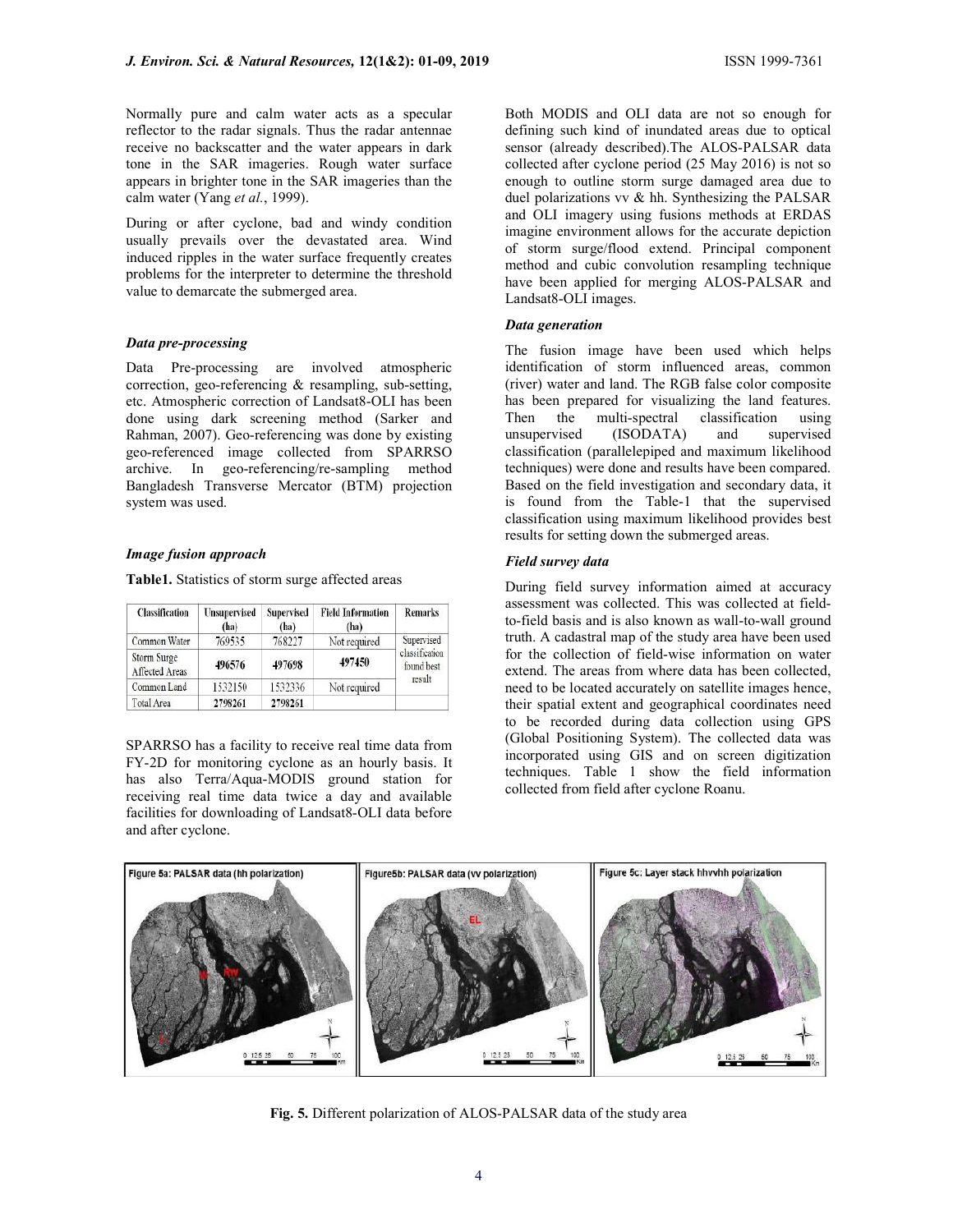#### Results and Discussions

Storm surge affected area mapping have been analyzed based on the visual interpretation of PALSAR/OLI images and multispectral digital classification /threshold as well as on screen digitization techniques of fusion image to depict the accurate result. The results of the analysis are discussed below.

# Visual interpretation of PALSAR data

Due to duel polarization and only post cyclonic condition of PALSAR data is not so enough for outlining the affected area by storm because the image color, tone, texture, spectral reflectance of river water and that of close water (surge/flood induced area) are similar figure 5 (left) and 5 (middle). As an example in figure 5 (left), 5 (middle) & 5 (right) it is clearly seen that point 'L'(figure 5 left) stands belongs to storm concerned area and point 'W' belongs to river but both points represent black color.

Location of 'RW' in figure 5 (left) belongs to river water but it shows whiter like as open land. Same color and tone appear in figure 5 (middle)  $& 5$  (right) in same



Fig. 6.Classified image of PALSAR data (25.5.2016)

places. In figure 5(right) some areas are shows greenish color. Those are belongs to hilly and mangrove plantation areas. The spectral reflectance value (DN) of points 'W' in figure 5 (left) is almost closer to 34 in other two images. In point RW (figure 5, left), the DN value closer to exposed land 'EL' (figure 5, middle) value around 140 in all images of figure 5.

# Limitation of PALSAR data

Attempt has been made to separate immersed area from land and common (permanent) water using threshold technique. Layer stack (hh+vv+hh) of PALSAR image of figure 5 (right) has been used for classification.

It is clearly seen from the classified PALSAR image (figure 6) that most of the river appears storm surge stirred area due to generated water wave by wind. It is noted that during and after cyclone bad weather prevails of the spoiled areas and surrounds.

So it is difficult to separate storm surge/flood water from land. It is one of the major problems of SAR data. This problem has been overcome by merging SAR image and optical image (OLI).





## Limitation of optical data

Generally during and after cyclone bad weather prevails of the concerned areas and surrounds. So it is difficult to define the distressed area by optical image because optical data has no ability to penetrate the cloud cover.

Figure 7 shows the partial Landsat8 frames of 137/44 and 137/45 (23 May 2016, after cyclone). Data of Landsat8 frames 136/44 and 136/45 during after cyclonic period was not available.

In figure 7 it is clearly seen that white color shows cloud, green color vegetation and blue color water. Most of the area of the image is covered by cloud. Due to cloud it is difficult to separate storm surge affected area from common water and land. This problem has been overcome by joining SAR image and optical image (OLI).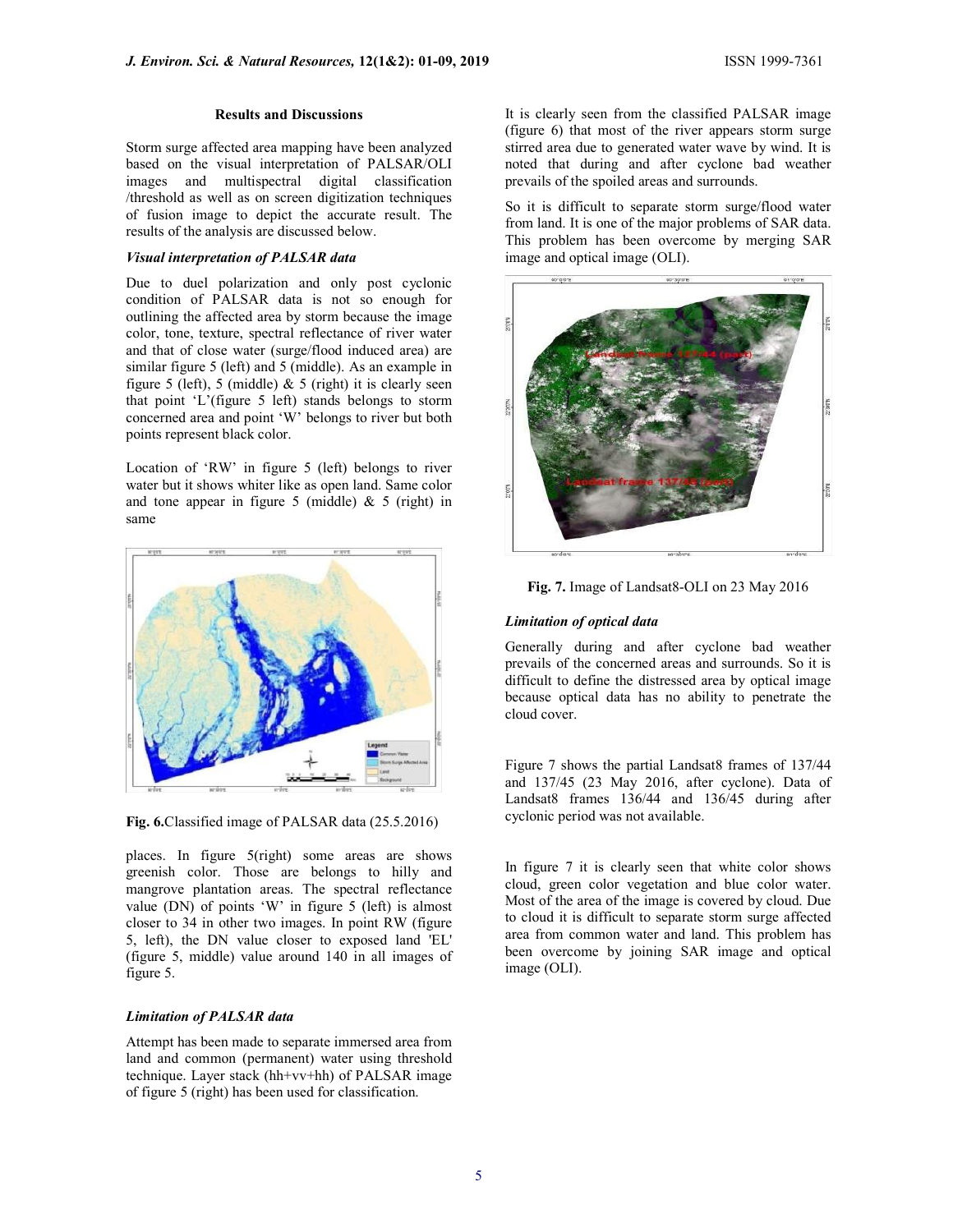# Analysis of image fusion method

Merging the PALSAR and OLI imagery is more depiction for cyclone affected areas like Roanu. The advantage of image fusion helps in the distinction of different regions of the image compared to the single and dual polarization PALSAR images after cyclone. The identification of objects in a scene found enriched and more accurate.

Figure 8 shows fusion image FCC  $(5^R, 4^G, 3^B)$  of study area. In fusion image we have used cloud free landsat8 image of 16 February, 2016 (figure 4, before cyclone) and PALSAR image of 25 May 2016 (after cyclone, figure 5).

Visual interpretation of fusion image shows clear distinct between storms surge affected area and common (river) water as well as vegetation and exposed land. In figure magenta color and river water appears dark blue 8, the damaged area striking by cyclone shows color. White color shows urban and exposed land, ash color shows hill and mangrove plantation areas.



Fig. 8. Fusion image of ALOS-PALSAR and Landsat8-OLI

Figure 9 shows the classified image derived from fusion image (figure 8). It is clearly seen from the figure 9 that Roanu inundated areas are clearly distinguish from river (common) water and land. From table 1 it is clearly seen that distorted area 497698 (ha) of supervised classification and field information collected from field (after cyclone) found almost same 497450 ha compare to unsupervised classification about 496576 ha.

Areas of common water for supervised and unsupervised classification found 768227 ha &769535 ha and land 1532336 ha &1532150 ha, respectively.

Field information of common water and land were not considered during the field visit because our major/only objective of this study was to define the storm surge induced area delineation.



Fig. 9. Classified image derived from fusion image of study area

# Conclusions and Recommendation

Cyclone Roanu hit Bangladesh coast on 22 May 2016. The storm brought surge with heavy rains which caused floods and landslides across the central coast of the country. An attempt has been made to demarcate the cyclone (Roanu) smashed area using microwave and optical satellite data. But both the data has some advantages and disadvantages.

Generally during disaster like cyclone most of the time the bad weather (mainly wind and cloud) prevails over the damaged area. Optical data has no ability to penetrate the cloud. SAR data is very much useful for such purpose because it can penetrate the cloud cover. But a major problem is associated with the relation between radar wave length and roughness of the terrain and water body. Wind induced ripples in the water surface frequently creates problems for the interpreter to determine the threshold value to delineate the storm surge affected area.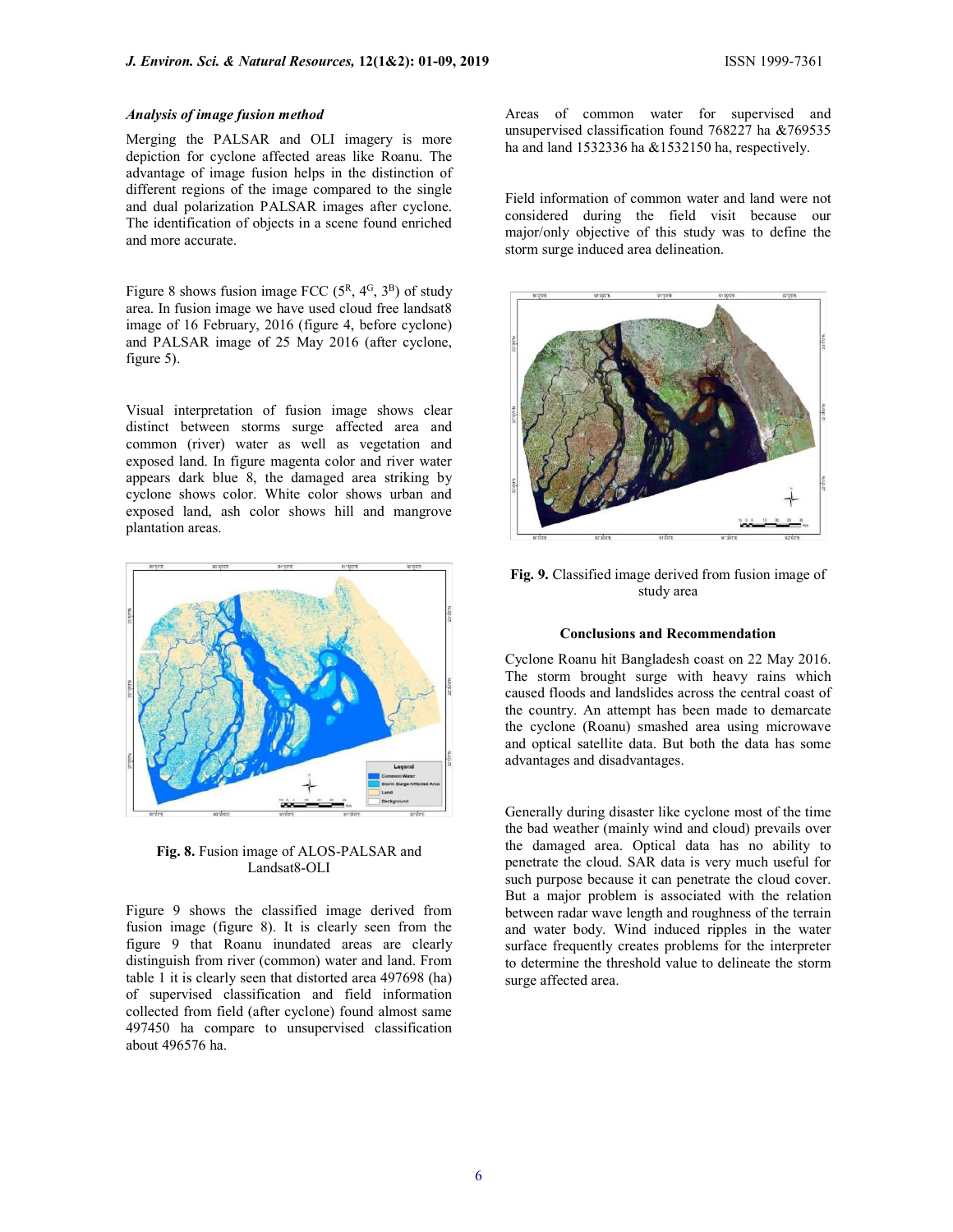Aggregating the PALSAR and OLI imagery using fusion method allows for the accurate depiction of storm surge extend. The study reveals that about 497698 (ha) areas have been affected due to storm surge during cyclone Roanu.

This will be helpful for decision makers for relief and rehabilitation purposes to real victims. Due to some individual disadvantages both microwave and optical data, fusion method is very much useful for flood/storm surge affected area delineation.

#### **References**

- Ali, A. and Quadir, D. A.1987. Agricultural hydrologic and oceanographic studies in Bangladesh with NOAA AVHRR data, International Journal of Remote Sensing, 8(6), 917–925.
- Berg, A. and Gregiore, J. M. 1983. Use of remote sensing techniques for rice production forecasting in West Africa, (Mali and Guinea: Niger-Bani project), ESA Satellite Remote Sensing for Developing Countries, Ispra, Italy, pp. 161–168
- Bhavsar, P. D. 1984. Review of remote sensing applications in hydrology and water resource management in India, Advances in Space Research 4(11), 193–200.
- Chen, P., Liew, S. C., and Lim, H. 1999. Flood detection using multi-temporal Radarsat and ERSSAR data, In: Proc. 20th Asian Conference of Remote Sensing, Hong Kong, 22–25 November.
- Deutsch, M. and Ruggles, F. 1974. Optical data processing and projected application of the

ERTS1imagery covering the 1973 Mississippi River Valley floods, Water Resource Bulletin 10(5), 1023–1039.

- Deutsch, M., Ruggles, F., Guss, P., and Yost, E. 1973. Mapping the 1973 Mississippi floods from the Earth Resource Technology satellites, In: Proc. International Symposium on Remote Sensing and Water Resource Management, American Water Resource Association, No. 17, Burlington, Ontario, pp. 39–55.
- Hallberg, G. R., Hoyer, B. E., and Rango, A. 1973. Application of ERTS1 imagery to flood inundation mapping, NASA Special Publication No. 327, Symposium on Significant Results Obtained from the Earth Resources Satellite 1, Vol. 1, Technical presentations, section A, pp. 745–753.
- Honda, K. C., Francis, X.J., and Sah V. P. 1997. Flood monitoring in central plain of Thailand usingJERS-1 SAR data, In: Proc. 18th Asian Conference of Remote Sensing, Malaysia, 20– 24 October.
- Huh, O. K., Ali, A., and Quadir, D. A.: 1985a, Mapping of green leaf biomass over Bangladesh with NOAA satellite AVHRR data, Manuscript Report prepared for UN Flood and Agriculture Organization, Coastal Studies Institute, Louisiana State University., Baton Rouge, LA.
- Huh, O. K., Ali, A., and Quadir, D. A. 1985b. Observations on the surface waters of the Bay of Bengal with NOAA satellite AVHRR data, Manuscript Report prepared for UN Flood and Agriculture Organization, Coastal Studies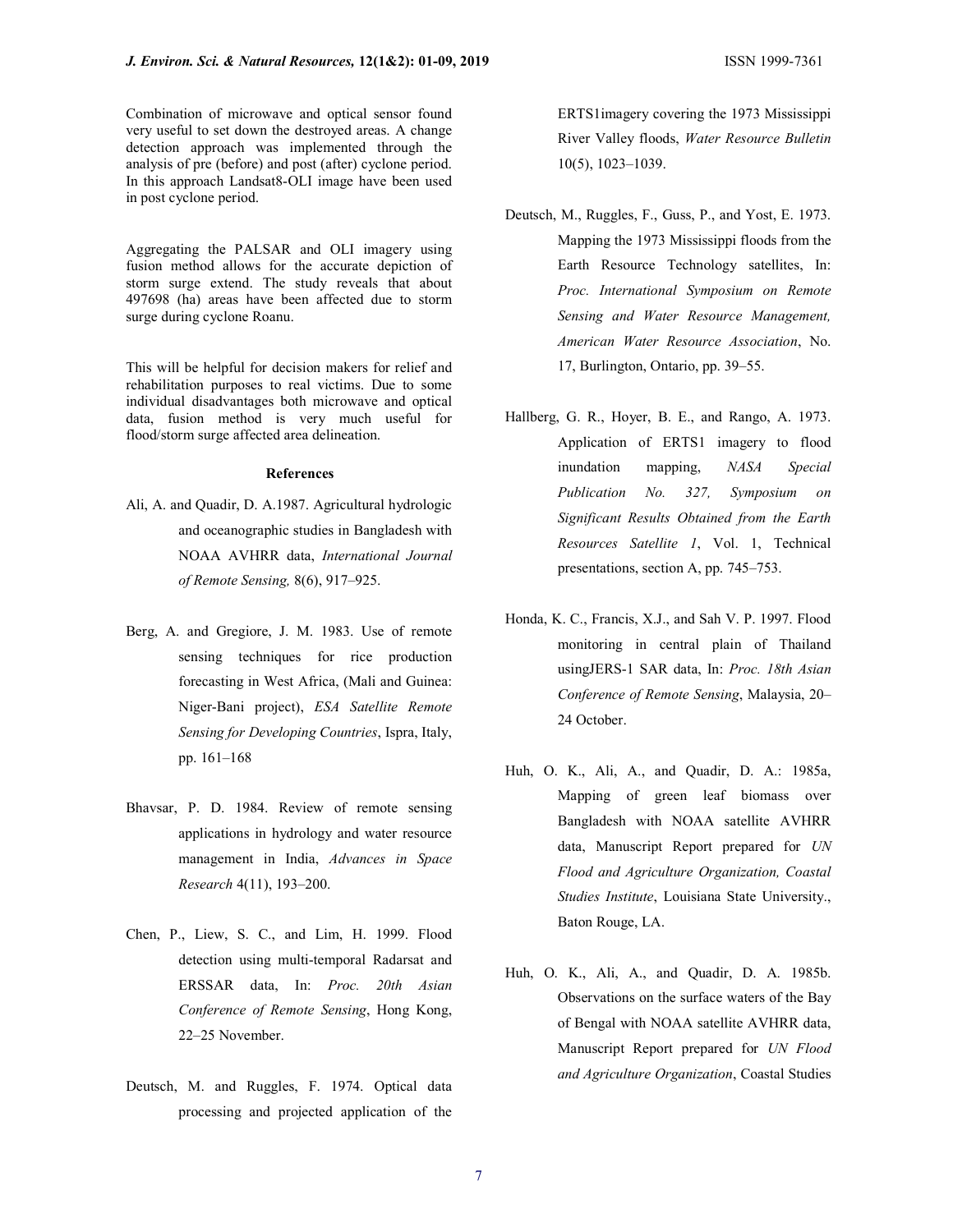Institute, Louisiana State University, Baton Rouge, LA.

- Huh, O. K., Ali, A., and Quadir, D. A. 1985c. Use of NOAA satellite AVHRR data to monitor river flood hydrology in Bangladesh, Manuscript Report prepared for UN Flood and Agriculture Organization, Coastal Studies Institute, Louisiana State University, Baton Rouge, LA.
- Islam, M. M. and Sadu, K. 2000a. Development of flood hazard maps of Bangladesh using NOAA-AVHRR images with GIS, Hydrological Science Journal 45(3), 337–355.
- Islam, M. M., and Sadu, K. 2000b. Flood hazard assessment in Bangladesh using NOAA-AVHRR data with geographical information system, Hydrological Processes 14(3), 605– 620.
- Islam, M. M. and Sadu, K. 2000c. Satellite remote sensing data analysis for flood damaged zoning with GIS for flood management, Journal of Hydraulic Engineering 44, 301– 306.
- Islam, M. M. and Sadu, K. 2001. Flood damage and modeling using satellite remote sensing data with GIS: Case study of Bangladesh; In: Jerry Ritchie et al. (eds), Remote Sensing and Hydrology2000, IAHS Publication, Oxford, pp. 455–458.
- Islam, M. M. and Sadu, K. 2002. Development of priority map remote sensing data for flood countermeasures by geographical information system, Journal of Hydrological Engineering 7(5), 346–355.
- Liu, Z. L., Huang, F., Li, L.Y. and Wan, E. P. 1999. Dynamic monitoring and damage evaluation of flood in northwest Jilin with remote sensing, In: Proc. 20th Asian Conference of Remote Sensing, Hong Kong, 22–25 November.
- Long, N. T. and Trong, B. D. 2001. Flood monitoring of Mekong River Delta, Vietnam using ERS SAR Data, In: Proc. 22nd Asian Conference of Remote Sensing, Singapore, 5–9 November.
- McGinnis, D. F. and Rango, A. 1975. Earth Resource Satellite System for flood monitoring, Geophys. Res. Lett. 2(4), 132–135.
- Nico, G., Pappalepore, M., Pasquariello, G., Refice, A., and Samarelli, S. 2000. Comparison of SAR amplitude vs. coherence flood detection methods- a GIS application, International Journal of Remote Sensing 21(8), 1619–1631.
- Rashid, H. and Pramanik, M. A. H. 1993. Areal extent of the 1988 flood in Bangladesh: How much did the satellite imagery show? Natural Hazards 8, 189–200.
- Sarker, M.H. and Rahman, H. 2007. Crop Growth Monitoring over Bangladesh using NOAA-AVHRR Based Normalized Difference Vegetation Index (NDVI) Time Series Data, Journal of Remote Sensing and Environment, Volume 4
- Smith, L. C. 1997. Satellite remote sensing of river inundation area, stage and discharge: A review, Hydrological Processes 11, 1427– 1439.